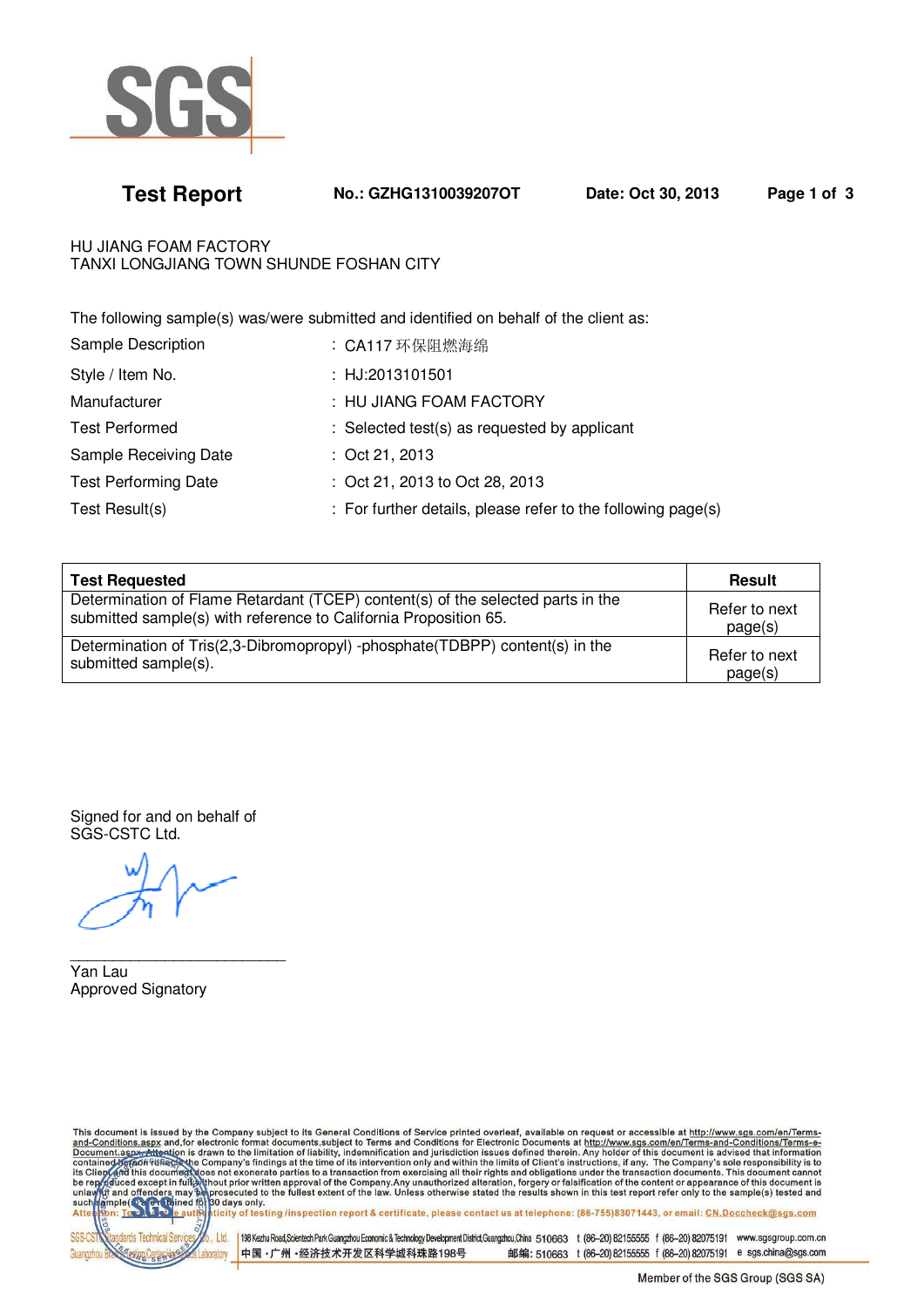

**Test Report No.: GZHG1310039207OT Date: Oct 30, 2013 Page 2 of 3**

Test Results :

# Test Part Description :

| Specimen No. | <b>SGS Sample ID</b> | <b>Description</b> |
|--------------|----------------------|--------------------|
|              | CAN13-162221.001     | White sponge       |

Remarks :

 $(1)$  1 mg/kg = 0.0001% (2) MDL = Method Detection Limit (3)  $ND = Not Detection$  ( < MDL )  $(4)$  "-" = Not Regulated

# **Flame retardan(TCEP)**

Test Method : With reference to SGS In-house method(GZTC CHEM-TOP-149-03), analysis was performed by GC-MS.

| <u>Test Item(s)</u> | CAS NO.  | Limit | Unit  | MDL | <u>001</u> |
|---------------------|----------|-------|-------|-----|------------|
| Tris(2-chloroethyl) | 115-96-8 | ND.   | ma/ka |     | ND.        |
| Phosphate(TCEP)     |          |       |       |     |            |

# **Tris(2,3-Dibromopropyl) -phosphate(TDBPP)**

Test Method: With reference to EPA 3550C:2007. Analysis was performed by LC-MS.

| Test Item $(s)$         | CAS NO.  | <u>Unit</u> | MDL | <u>001</u> |
|-------------------------|----------|-------------|-----|------------|
| Tris(2,3-Dibromopropyl) | 126-72-7 | mg/kg       |     | ND.        |
| -phosphate(TDBPP)       |          |             |     |            |

Remark: The content of this test report is extracted from the test report number GZHG1310037875OT.

This document is issued by the Company subject to its General Conditions of Service printed overleaf, available on request or accessible at http://www.sgs.com/en/Terms-<br>and-Conditions.aspy and,for electronic format docume  $1<sup>td</sup>$ 198 Kezhu Road, Scientech Park Guangzhou Economic & Technology Development District, Guangzhou, China 510663 t (86-20) 82155555 f (86-20) 82075191 www.sgsgroup.com.cn 中国·广州·经济技术开发区科学城科珠路198号 邮编: 510663 t (86-20) 82155555 f (86-20) 82075191 e sgs.china@sgs.com aboratory